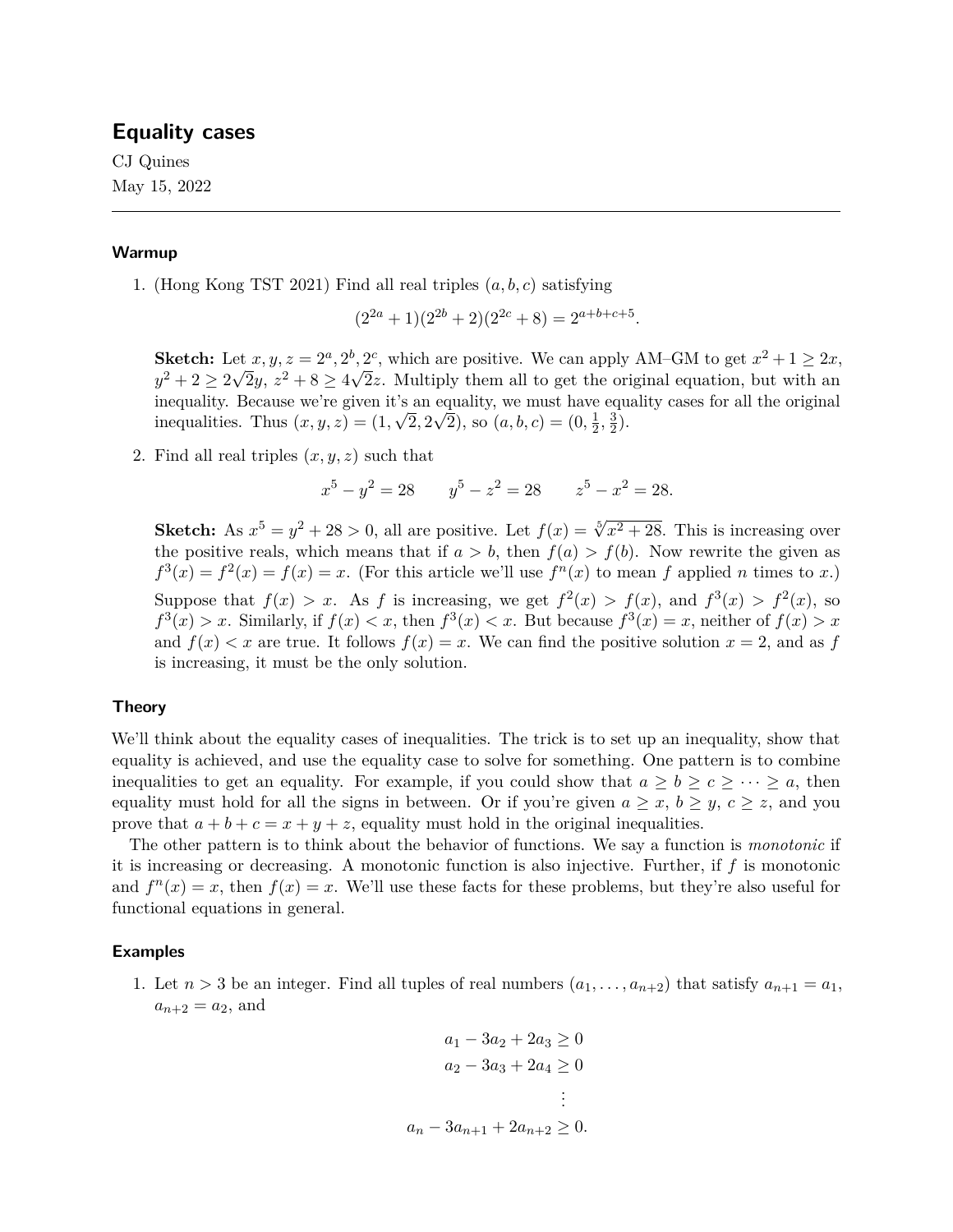**Sketch:** We add everything to get  $0 \geq 0$ , which is an equality, so each of the original inequalities are also equalities. Write these as, for example,  $a_1 - a_2 = 2(a_2 - a_3)$ . That means if  $f(x) = 2x$ , then

$$
a_1 - a_2 = f(a_2 - a_3) = f^2(a_3 - a_4) = \cdots = f^n(a_1 - a_2).
$$

But as f is monotonic, it follows  $f(a_1 - a_2) = a_1 - a_2$ , or  $a_1 = a_2$ . By symmetry, all variables must be equal; it can be checked these are all solutions.

2. Find all triples of positive reals  $(x, y, z)$  such that

$$
x + y2 + z3 = 3 \t y + z2 + x3 = 3 \t z + x2 + y3 = 3.
$$

**Sketch:** Add all the equations to get

$$
(x3 + x2 + x - 3) + (y3 + y2 + y - 3) + (z3 + z2 + z - 3) = 0.
$$

Let  $f(x) = x^3 + x^2 + x - 3$ ; then  $f(x) + f(y) + f(z) = 0$ . Note that f is increasing over the positive reals, so the only solution to  $f(x) = 0$  is  $x = 1$ . If  $x = y = z = 1$ , then we're done, so suppose that's not the case.

Because  $f$  is increasing, one of the variables is less than 1, and one of the variables is greater than 1. WLOG, suppose  $x < 1$  and  $z > 1$ . We now consider both cases for y. If  $y \ge 1$ , then  $x > x^3$ ,  $y^2 \ge y$ , and  $z^3 > z^2$ . Adding the inequalities gives  $3 > 3$ , contradiction. Similarly, we can find a contradiction when  $y < 1$ .

3. (USA 1989) Let  $u$  and  $v$  be positive real numbers such that

$$
(u + u2 + \dots + u8) + 10u9 = (v + v2 + \dots + v10) + 10v11 = 8.
$$

Determine, with proof, which of  $u$  and  $v$  is larger.

**Sketch:** Let  $f(x) = x + \cdots + 10x^9$  and  $g(x) = x + \cdots + 10x^{11}$ ; rewrite as  $f(u) = g(v) = 8$ . We now investigate the behavior of  $f$  and  $g$ .

They have a lot of equal terms, encouraging us to do  $g(x) - f(x)$ . This factors as  $x^9(x +$ 1)(10x – 9). That means when  $x = 0$ , both f and g are equal to 0, and when  $x = \frac{9}{10}$ , both f and g are equal to 9. Further, over  $0 < x < \frac{9}{10}$ , both f and g are increasing. That means that u and v are in this interval. Finally, in this interval, we can see that  $g(x) - f(x)$  is negative, so  $g(x) < f(x)$ . If  $u \ge v$ , then  $f(u) \ge f(v) > g(v)$ , contradiction.

**Remark:** Note that most of this problem wasn't about u or v, it was about f and q.

#### **Problems**

- 1. Let  $n > 2$  be an integer. Find all sets of n real numbers such that each number is the sum of the squares of the other  $n-1$  numbers. **Hint:** [6](#page-3-0)
- 2. (Romania JBMO TST 2006) Find all real numbers a and b such that

$$
2(a2 + 1)(b2 + 1) = (a + 1)(b + 1)(ab + 1).
$$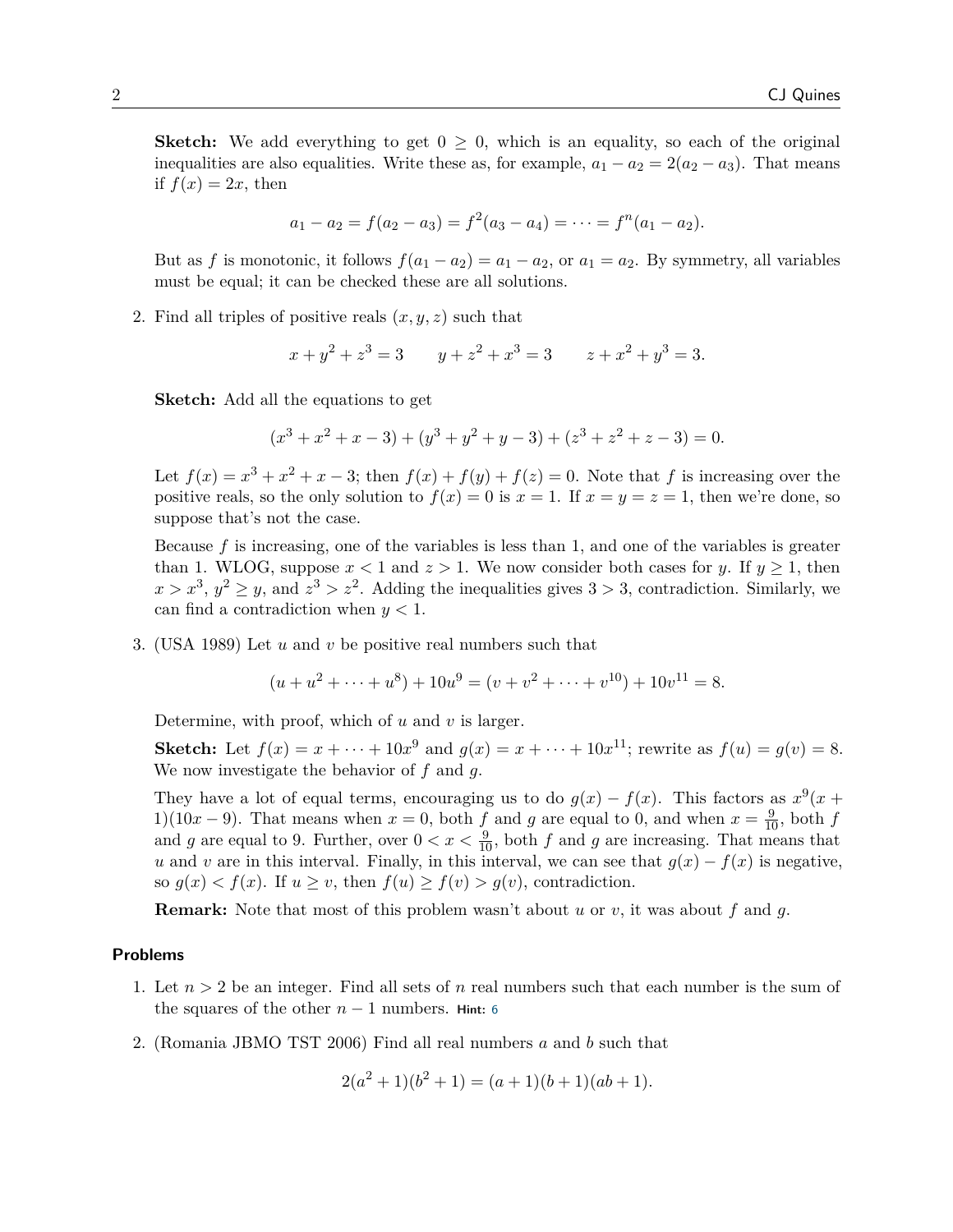3. (PEMNAS 2019) Find all real triples  $(x, y, z)$  such that

$$
\frac{x}{2} + \frac{1}{x} = y \qquad \frac{y}{2} + \frac{1}{y} = z \qquad \frac{z}{2} + \frac{1}{z} = x.
$$

**Hint:** [6](#page-3-0)

4. (Austria 2008) Let  $n \geq 4$  be an integer and  $a > 0$  be a real number. Find all tuples of positive reals  $(x_1, ..., x_{n+2})$  that satisfy  $x_{n+1} = x_1, x_{n+2} = x_2$ , and

$$
x_1x_2(3a-2x_3) = x_2x_3(3a-2x_4) = \cdots = x_nx_{n+1}(3a-2x_{n+2}) = a^3.
$$

**Hint:** [4](#page-3-1)

5. (Czech-Polish-Slovak 2005) Solve the system of equations

$$
x_1 + x_2^2 + \dots + x_n^n = n
$$
  

$$
x_1 + 2x_2 + \dots + nx_n = \frac{n(n+1)}{2}
$$

for *n*-tuples  $(x_1, x_2, \ldots, x_n)$  of nonnegative real numbers. Hint: [7](#page-3-2)

6. (ISL 1993) Let  $a > 1$  be a real number. Find all tuples of real numbers  $(x_1, x_2, \ldots, x_{1001})$  that satisfy  $x_{1001} = x_1$  and

$$
x_1^2 = ax_2 + 1
$$
  $x_2^2 = ax_3 + 1$   $\cdots$   $x_{1000}^2 = ax_{1001} + 1$ .

**Hints:** [6](#page-3-0) [5](#page-3-3)

# **Harder problems**

- 7. [\(V-217](https://artofproblemsolving.com/community/c6h2647374p22910593)  $\mathbb{Z}$ ) Let a, b, and c be any three complex numbers satisfying  $a+b+c=0$ ,  $|a| \leq |b| \leq |c|$ , and  $|a - b| \ge |b - c|$ . Find all real x such that  $|b + c|^x + |b - c|^x = (|b| + |c|)^x$ . Hints: [8](#page-3-4) [1](#page-3-5)
- 8. (Greece TST 2020) Find all functions  $f: \mathbb{R}_{>0} \to \mathbb{R}_{>0}$  such that

$$
f(xf(y)) + f(yf(z)) + f(zf(x)) = xy + yz + zx,
$$

for all positive real numbers  $x, y, z$ . **Hint:** [10](#page-3-6)

9. (Bulgaria 2022) Let  $n \geq 4$  be a positive integer and  $x_1, x_2, \ldots, x_n, x_{n+1}, x_{n+2}$  be real numbers such that  $x_{n+1} = x_1$  and  $x_{n+2} = x_2$ . If there exists an  $a > 0$  such that

$$
x_i^2 = a + x_{i+1}x_{i+2} \quad \forall 1 \le i \le n
$$

then prove that at least 2 of the numbers  $x_1, x_2, \ldots, x_n$  are negative. **Hints:** [3](#page-3-7) [9](#page-3-8)

10. (USA TST 2007) Let *n* be a positive integer and let  $a_1 \le a_2 \le \cdots \le a_n$  and  $b_1 \le b_2 \le \cdots \le b_n$ be two nondecreasing sequences of real numbers such that

$$
a_1 + \cdots + a_i \le b_1 + \cdots + b_i
$$
 for every  $i = 1, \ldots, n$ 

and

$$
a_1 + \cdots + a_n = b_1 + \cdots + b_n.
$$

Suppose that for every real number m, the number of pairs  $(i, j)$  with  $a_i - a_j = m$  equals the numbers of pairs  $(k, \ell)$  with  $b_k - b_\ell = m$ . Prove that  $a_i = b_i$  for  $i = 1, \ldots, n$ . **Hint:** [2](#page-3-9)